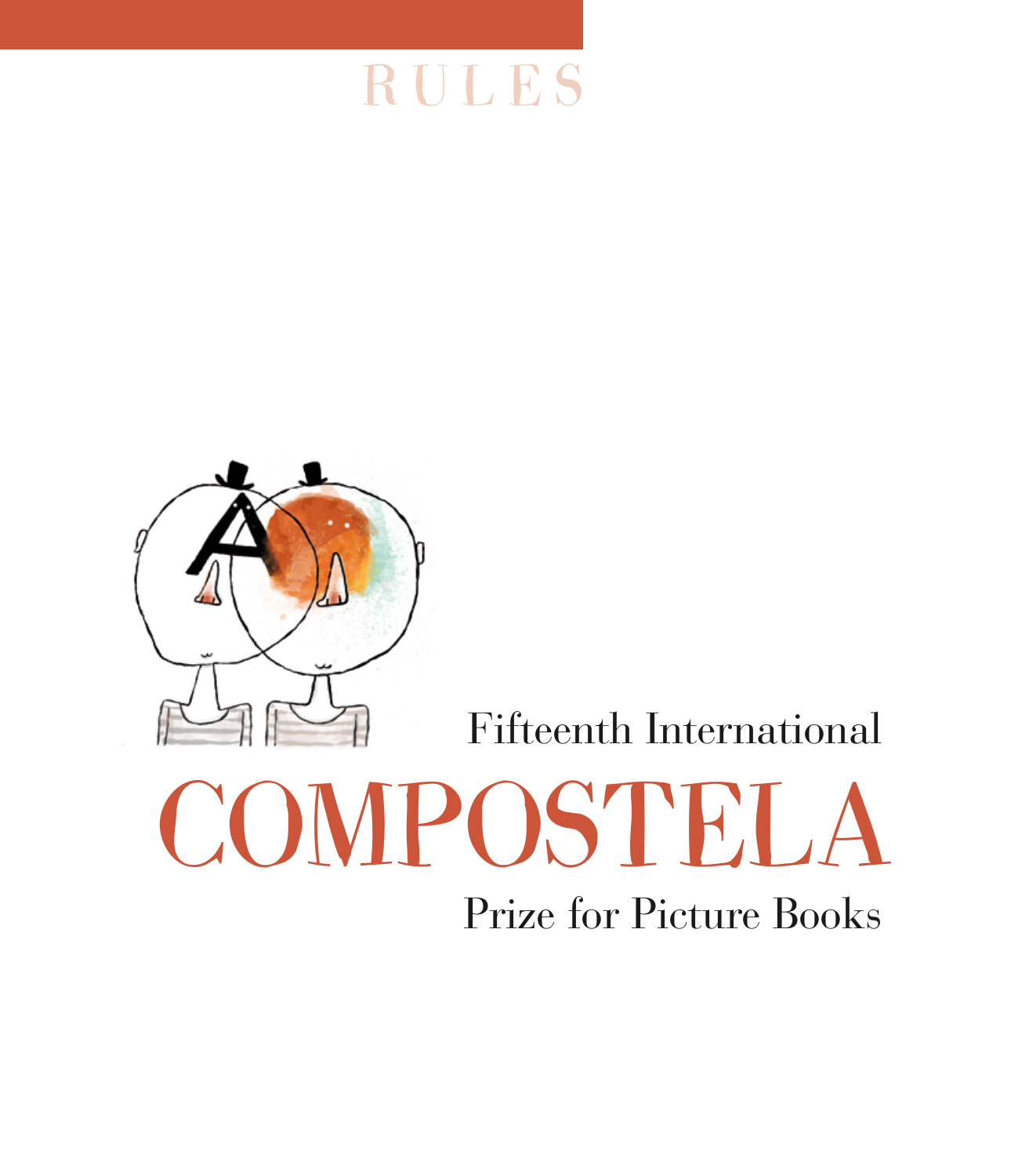**The Department of Education of the City Council of Santiago de Compostela, in collaboration with Kalandraka publishers, announces the call for entries to the Fifteenth International COMPOSTELA Prize for Picture Books subject to the following rules:**



- 1. The Fifteenth International Compostela Prize for Picture Books is open to all publications included in the picture book category: a book in which the story is told through images, or through images and text that complement each other.
- $2$ . The purpose of the rules of this call is to promote the literary and artistic production of books for children and young adults.
- $3.$  The books may be presented in any of the official languages of the Iberian Peninsula, and must be original and unpublished. Adaptations of originals or books that have already been awarded prizes in other contests will not be accepted. Works with more than three illustrations uploaded onto the Internet will not be accepted.
- $4.$  One or more persons, who are authors of the text and illustrations, of any nationality may take part. Winners from other years and employees or former employees of Kalandraka are excluded from participating.
- $5.$  The projects may be presented in any size, technique and format, but may not contain any more than 40 inner pages (excluding covers and endpapers).
- $6.$  Authors competing for the prize must present:
	- · Five copies of the text.
	- · Three original illustrations and five colour photocopies of each. If digital techniques are used, the authors may send high-resolution prints of the work.
	- · A finished layout of the whole project: a printed copy with the design, text and illustrations, as close as possible to finished book.

1 / 4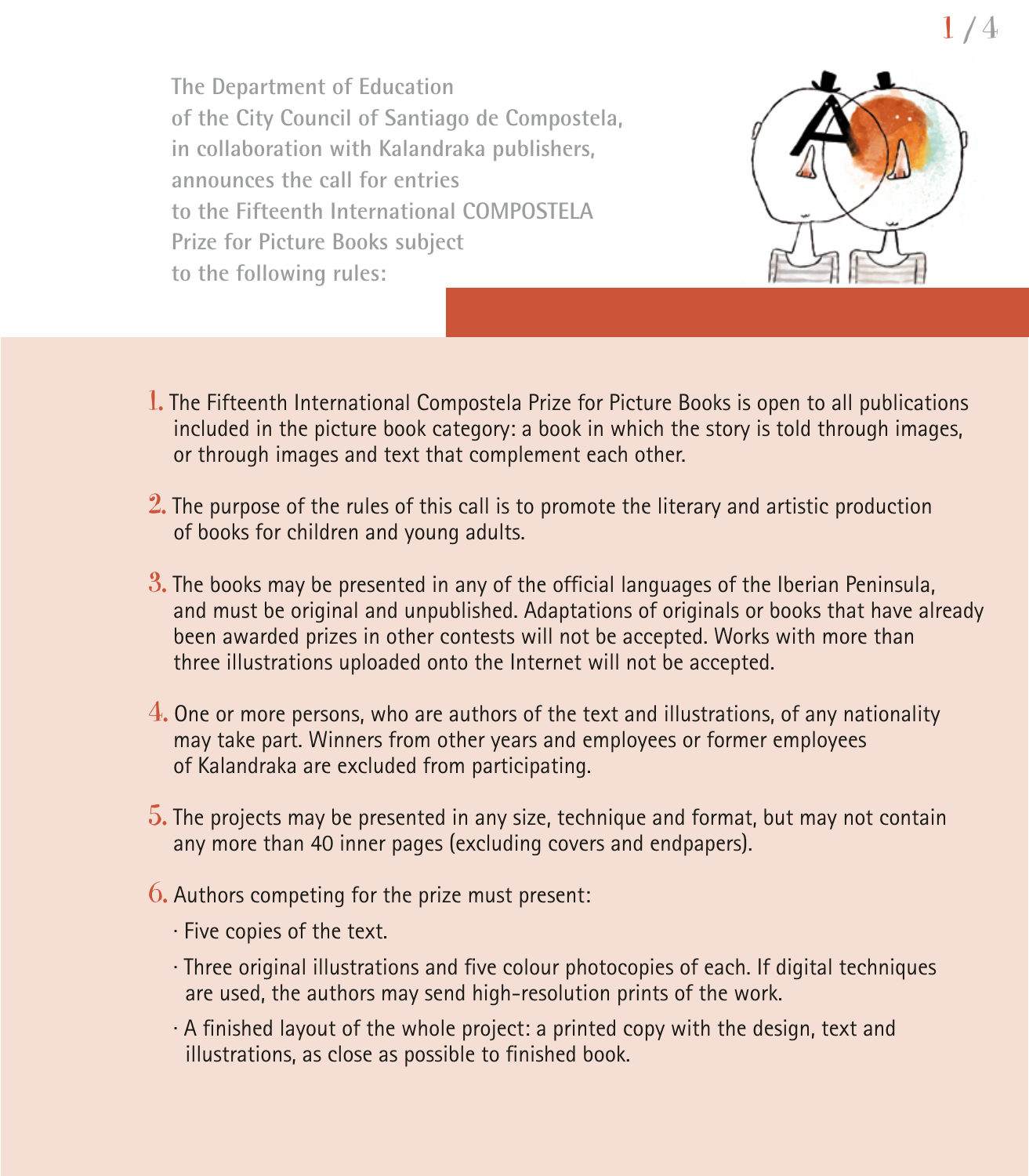- $7.$  The works must not feature the name of the author(s), but instead a pen name or pseudonym. The personal details of the participants will be delivered in a sealed envelope: on the outside, the title of the work and the pen name or pseudonym, and inside the full name or names, postal address, telephone number and e-mail, together with a complete photocopy of the author's ID card or passport and a brief biography.
- $8.$  The projects must be sent or delivered to the General Registry of the Town Council of Santiago de Compostela (c/ Presidente Salvador Allende nº. 4, 15705, Santiago de Compostela, A Coruña, Spain), indicating on the envelope "XV Premio Internacional COMPOSTELA de Álbum Ilustrado". The name(s) of the author(s) must not appear on parcels delivered by courier agencies.
- $9.$  The period for presenting the books begins with the publication of these rules in the Official Bulletin of the Province of A Coruña, and ends on the 13th of May 2022. The postmark of works presented by mail or via messenger service may not be dated any later than the delivery deadline. The jury's decision will be published on last fortnight of June 2022.
- $10$ . The jury will be composed of members with recognised prestige in the field of literature and illustration, and they will select the winner picture book according to their own criteria. A person appointed by the organisers will act as the secretary. The prize may be declared void, and no appeal may be issued against the decision of the jury under any circumstances.
- 11. A single prize of  $\epsilon$  9000. The prize will be subject to the terms and conditions which are applicable in each case. The prize money will not be paid until the author or authors deliver the completed work ready for publication. The prize-winning work will be published in all of the official languages of the peninsula (Galician, Catalan, Basque, Castilian Spanish and Portuguese) by the publisher Kalandraka in November 2022, which will sign the necessary publishing contracts. The publisher will also give priority to publishing works which receive a special mention from the jury. This right shall be valid for a period of one year, after which the works shall be at the free disposal of the author(s).
- 12. The author(s) will transfer the rights for the first edition, as will be indicated in the contract they will sign with the publisher Kalandraka.

2 / 4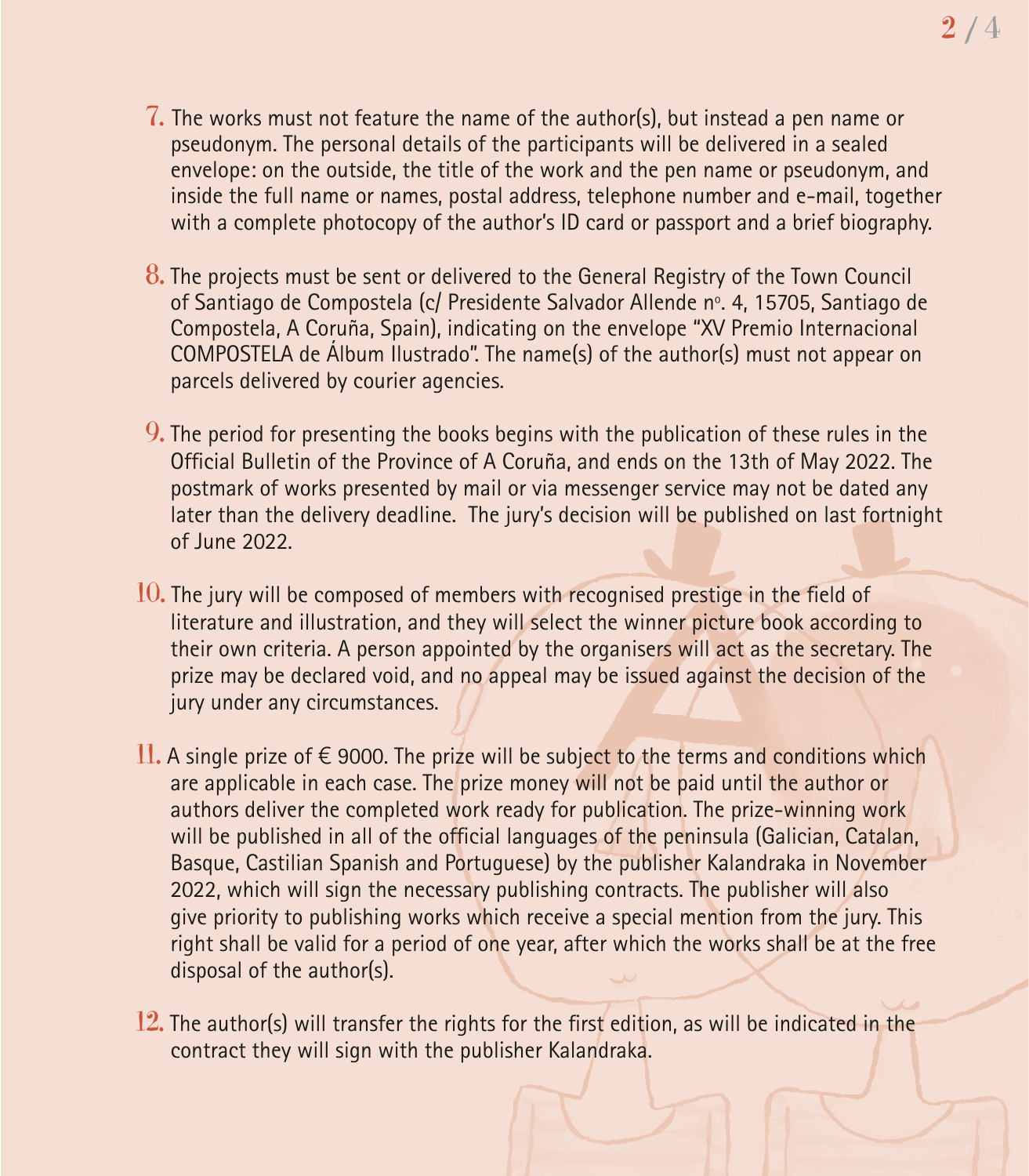- 13. The author(s) undertake(s) to deliver the completed book before the 2rd September 2022.
- $14.$  The author(s) will be responsible for all expenses payable related to the delivery of the works. The organisation will not be responsible for any loss or damage caused to the originals, or any delay or any other circumstance attributable to third parties that may affect the arrival of the Works to the prize.
- $15.$  The author(s) may request the return of any originals that are not selected, sending a request by e-mail to premiocompostela@kalandraka.com within one month of the jury's decision, covering all postage costs, for which purpose a bank account number will be provided to make payment for the postage or delivery. At the end of this period, any books that have not been requested for return will be destroyed.
- 16. The organising committee will not enter into any type of communication by mail or phone regarding the books that are not selected, nor regarding the interpretation and application of these rules.
- 17. These rules will be published on the website of the City Council of Santiago de Compostela http://santiagodecompostela.gal/ and on its social networks. The announcement will be published in the National Grants Database (BDNS). Subsequently, the BDNS will send the extract to the Official Bulletin of the Province of A Coruña for publication.
- $18.$  In the event of any matters arising from these rules that require further clarification, this will be done by the jury, or otherwise by the organisers of the event. Participation in this competition implies the knowledge and full acceptance of these rules.

Organisers:

CITY COUNCIL OF SANTIAGO DE COMPOSTELA Department of Education

KALANDRAKA EDITORA